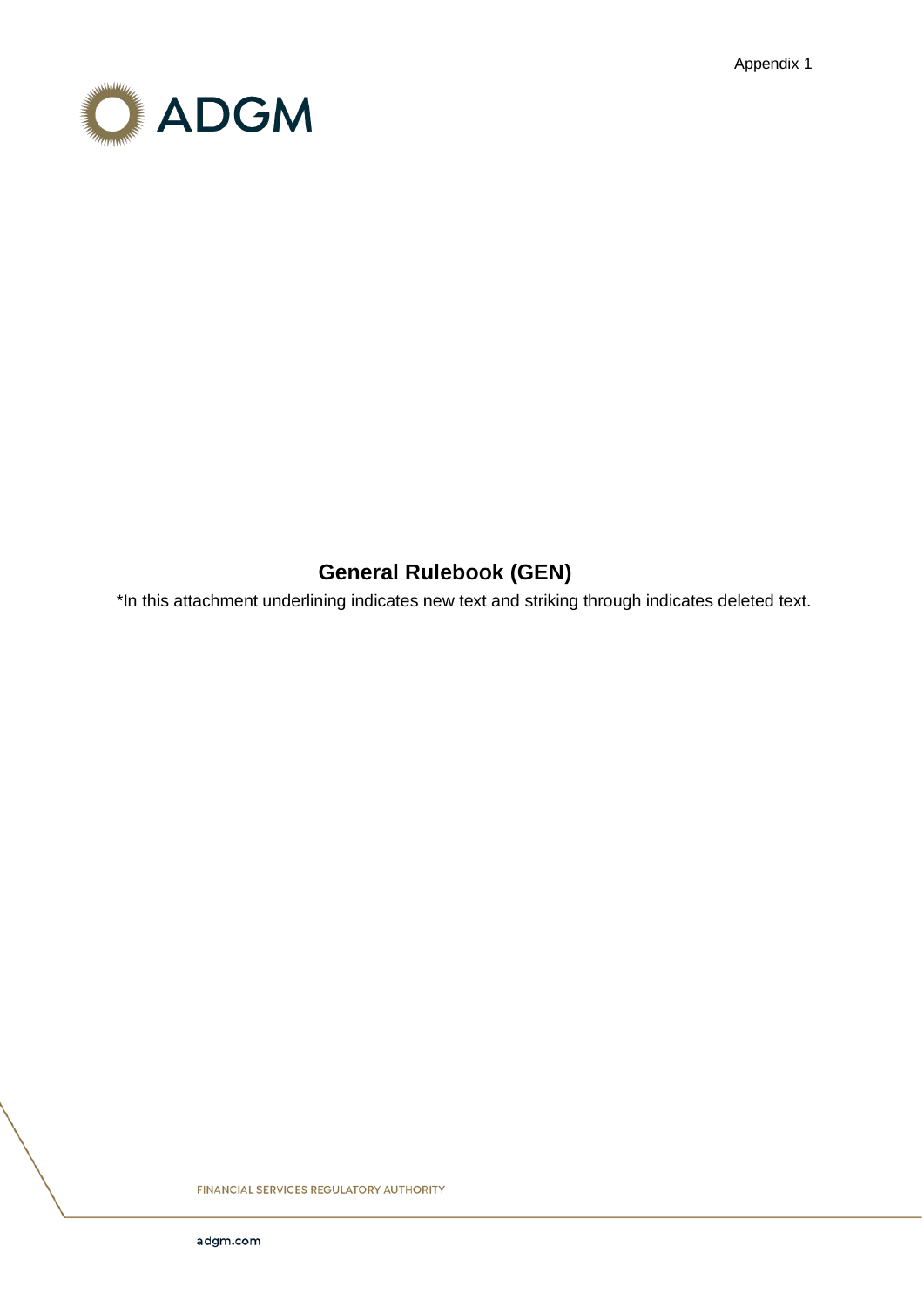## **4. GENERAL PROVISIONS**

### **4.1 Application**

- 4.1.1 (1) Rules 4.2 and 4.8 apply to every Person to whom any provision in the Rulebook applies.
	- (2) Rules 4.3 and 4.4 appliesy to every Authorised Person and Recognised Body.
	- (3) Rules 4.5 and 4.6 apply to every Authorised Person, Recognised Body and Person who has submitted an application for authorisation to carry on one or more Regulated Activities.
	- (4) Rule 4.7 applies to the Regulator.
	- (5) This Chapter does not apply to a Representative Office.

…

#### **Adequate and appropriate resources**

- 5.2.8 (1) In assessing whether an applicant has adequate and appropriate financial resources, the Regulator will consider:
	- (a) how the applicant will comply with the applicable provisions of PRU, COBS or PIN;
	- (b) the provision the applicant makes, or, if the applicant is a member of a Group, which other members of the Group make, in respect of any liabilities, including contingent and future liabilities;
- …

### **Financial years**

6.3.5 (1) The first financial year of an Authorised Person which is a Domestic Firm starts on the day on which it is authorised-incorporated and lasts for such period not exceeding 18 months as may be determined by its Directors or Partners.

…

- 6.6.3 (1) Each Authorised Person and Recognised Body must, subject to (2), upon request by any Person, provide a copy of its most recent audited financial statements, together with the Financial Statement Auditor's Report to the Person. If the copy is made available in printed form, the Authorised Person or Recognised Body may make a charge to cover reasonable costs incurred in providing the copy.
	- (2) The requirement in (1) does not apply to an Authorised Person which:
		- (a) is in Category 3B, Category 3C or Category 4; and
		- (b) does not hold or control Client Assets or Insurance Monies.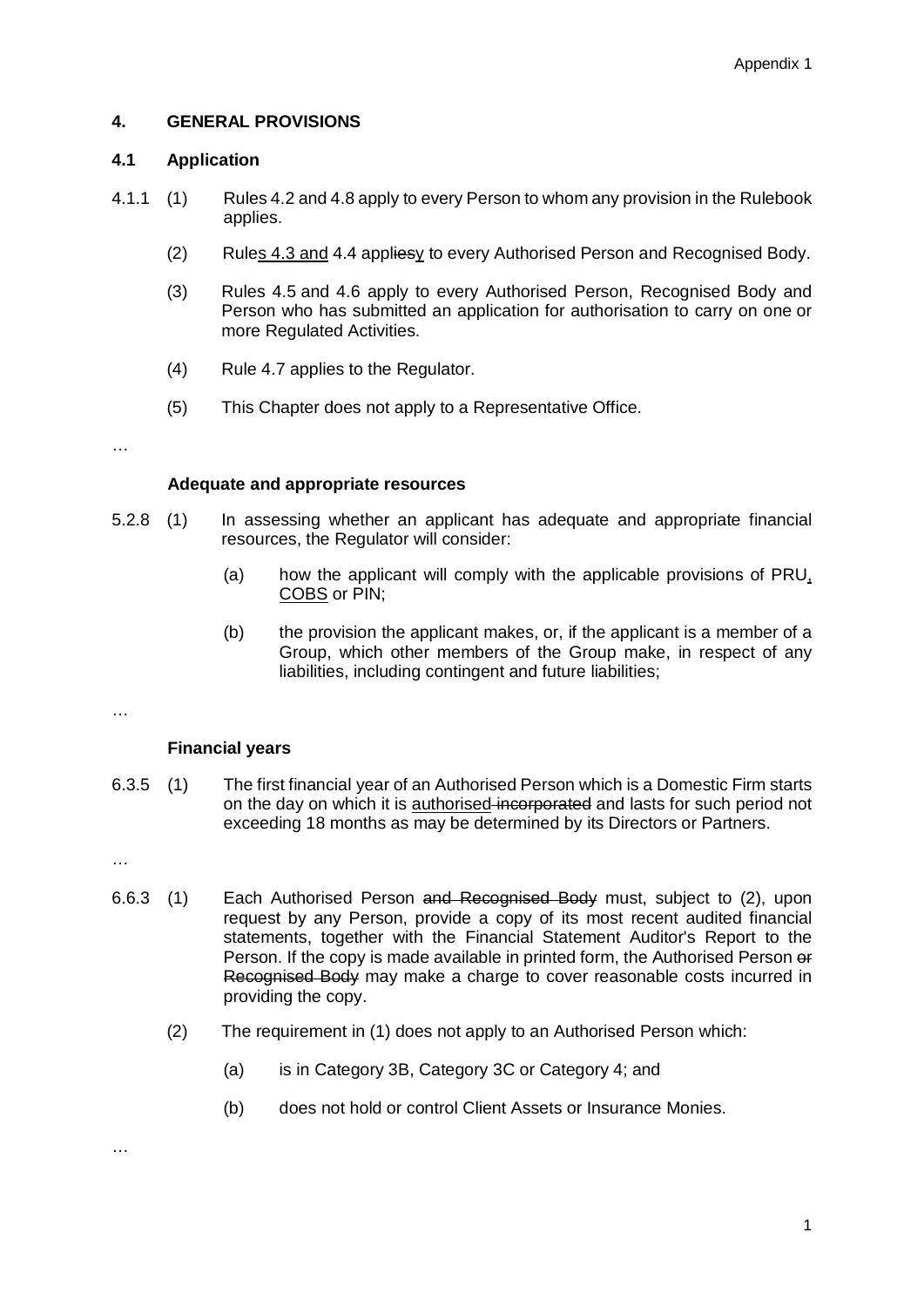## **Regulatory Returns Auditor's Report**

- 6.6.4 An Authorised Person or Recognised Body must, in procuring the production of a Regulatory Returns Auditor's Report for a Domestic Firm, ensure that the Auditor states whether:
	- (1) it has received all the necessary information and explanations for the purposes of preparing the report to the Regulator;
	- (2) the Authorised Person or Recognised Body's Regulatory Returns, specified in PRU, PIN, COBS or MIR to the Regulator have been properly reconciled with the appropriate audited financial statements;
	- (3) the Authorised Person or Recognised Body's Regulatory Returns, specified in PRU, PIN, COBS or MIR to the Regulator on a quarterly basis have been properly reconciled with the appropriate annual returns;
	- (4) the Authorised Person or Recognised Body's financial resources as at its financial year end have been properly calculated in accordance with the applicable Rules in PRU, PIN, COBS or MIR (as the case may be) and are sufficient to meet the relevant requirements;
	- (5) (in the case of an Authorised Person other than an Insurer) the Capital Resources have been calculated in accordance with the applicable Rules in PRU;
	- (6) (in the case of an Authorised Person other than an Insurer) the Capital Resources maintained exceed the Capital Requirement in accordance with the applicable Rules in PRU;
	- (7) (in the case of an Authorised Person) the Regulatory Returns specified in PRU or PIN have been properly prepared by the Authorised Person in accordance with the applicable rules in PRU or PINRules;
	- (8) (in the case of an Authorised Person) the Authorised Person has kept proper Accounting Records in accordance with the applicable Rules in PRU or PIN;
	- (9) (in the case of an Authorised Person which is subject to Expenditure Based Capital Minimum) the Expenditure Base Capital Minimum has been calculated in accordance with the applicable Rules in PRU; and
	- (10) (in the case of an Authorised Person in Category 3B, 3C or 4, and which is subject to Expenditure Based Capital Minimum) the Capital Requirement maintained exceeds its Expenditure Based Capital Minimum and has been maintained in the form of liquid assets in accordance with the applicable Rules in PRU.

…

## **8.2 Waivers or Modification**

- 8.2.1 This Rule applies to every Authorised Person-and, Recognised Body, Remote Body, Remote Member, Foreign Fund Manager, Person making a Public an Offer of Securities or Reporting Entity.
- 8.2.2 Throughout the Rulebook reference to the written notice under the FSMR will be referred to as a "Waiver or Modification".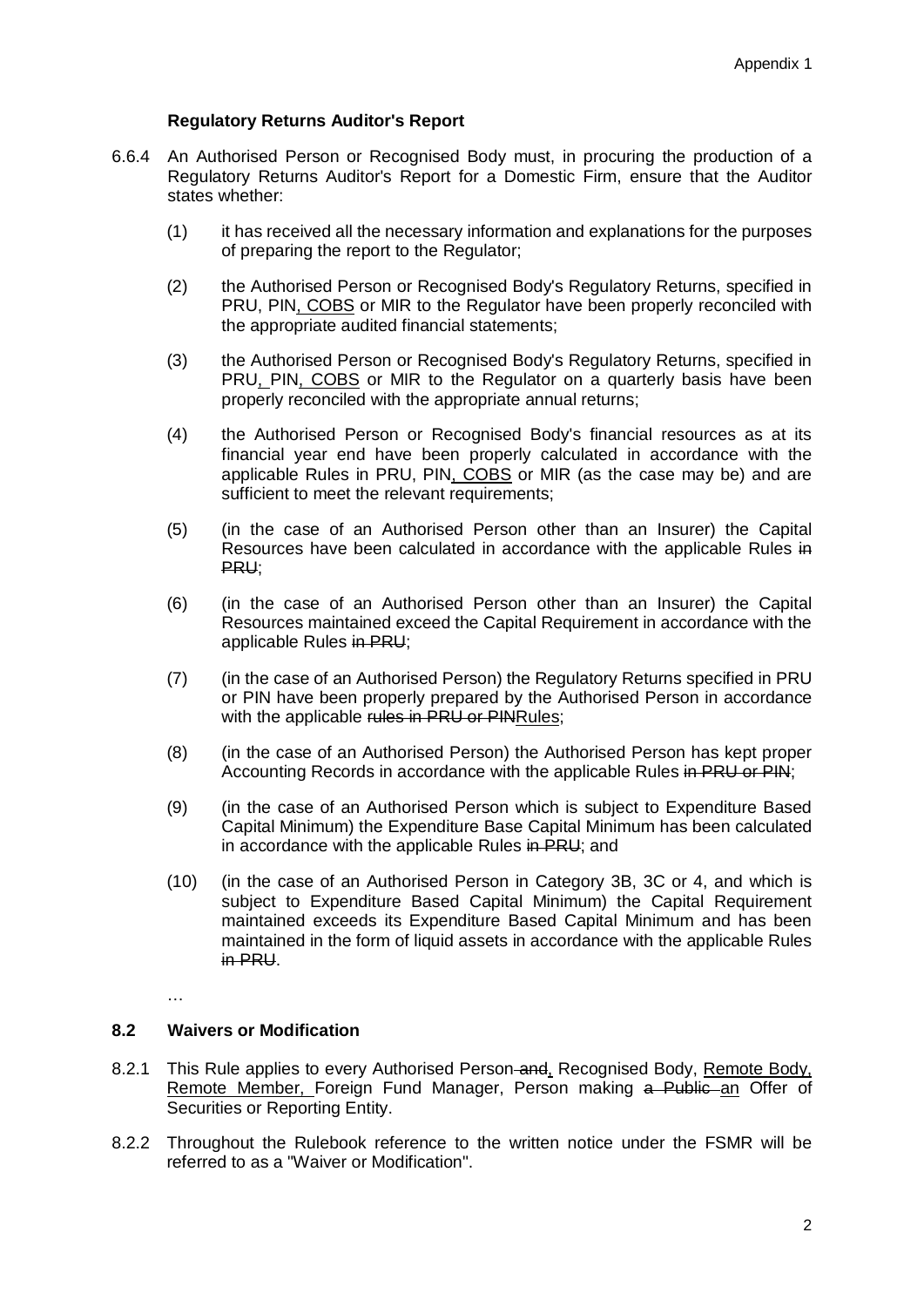8.2.3 If an Authorised Person, Recognised Body, Remote Body, Remote Member, Foreign Fund Manager, Person making a Public an Offer of Securities or Reporting Entity wishes to apply for a Waiver or Modification, it must apply in writing and the application must be delivered to the Regulator as outlined in Rule 8.2.4.

#### **Guidance**

Applications for a Waiver or Modification must be made in such form as the Regulator shall prescribe and the GPM sets out the Regulator's approach to considering a Waiver or Modification.

- 8.2.4 The application must contain:
	- (1) the name and Financial Services Permission/Recognition Order/FSRA identification number of the Authorised Person, Recognised Body, Remote Body, Remote Member, Foreign Fund Manager, Person making a Public an Offer of Securities or Reporting Entity;
	- (2) the Rule to which the application relates;
	- (3) a clear explanation of the Waiver or Modification that is being applied for and the reason why the Authorised Person, Recognised Body, Remote Body, Remote Member, Foreign Fund Manager, Person making a Public Offer or Reporting Entity is requesting the Waiver or Modification;
	- (4) details of any other requirements; for example, if there is a specific period for which the Waiver or Modification is required;
	- (5) the reason, if any, why the Waiver or Modification should not be published or why it should be published without disclosing the identity of the Authorised Person, Recognised Body, Remote Body, Remote Member, Foreign Fund Manager, Person making a Public Offer or Reporting Entity; and
	- (6) all relevant facts to support the application.
- 8.2.5 An Authorised Person and, Recognised Body, Remote Body, Remote Member, Person making a Public Offer or Reporting Entity must immediately notify the Regulator if it becomes aware of any material change in circumstances which may affect the application for or the continuing relevance of a Waiver or Modification.

#### **Revocation and variation of Waivers or Modification**

- 8.2.6 The Regulator may revoke or vary a Waiver or Modification at any time. In deciding whether to revoke or vary a Waiver or Modification, the Regulator will consider whether the conditions in Rules 8.2.1 to 8.2.3 are no longer satisfied, and whether the Waiver or Modification is otherwise no longer appropriate.
- 8.2.7 If the Regulator proposes to revoke or vary a Waiver or Modification, or revokes or varies a Waiver or Modification with immediate effect, it will:
	- (1) give the Authorised Person–or, Recognised Body, Remote Body, Remote Member, Person making a Public Offer or Reporting Entity written notice either of its proposal, or of its action, and may give reasons for such proposal or action; and
	- $(2)$  state in the notice a reasonable period within which the Authorised Person- $\theta$ , Recognised Body, Remote Body, Remote Member, Person making a Public